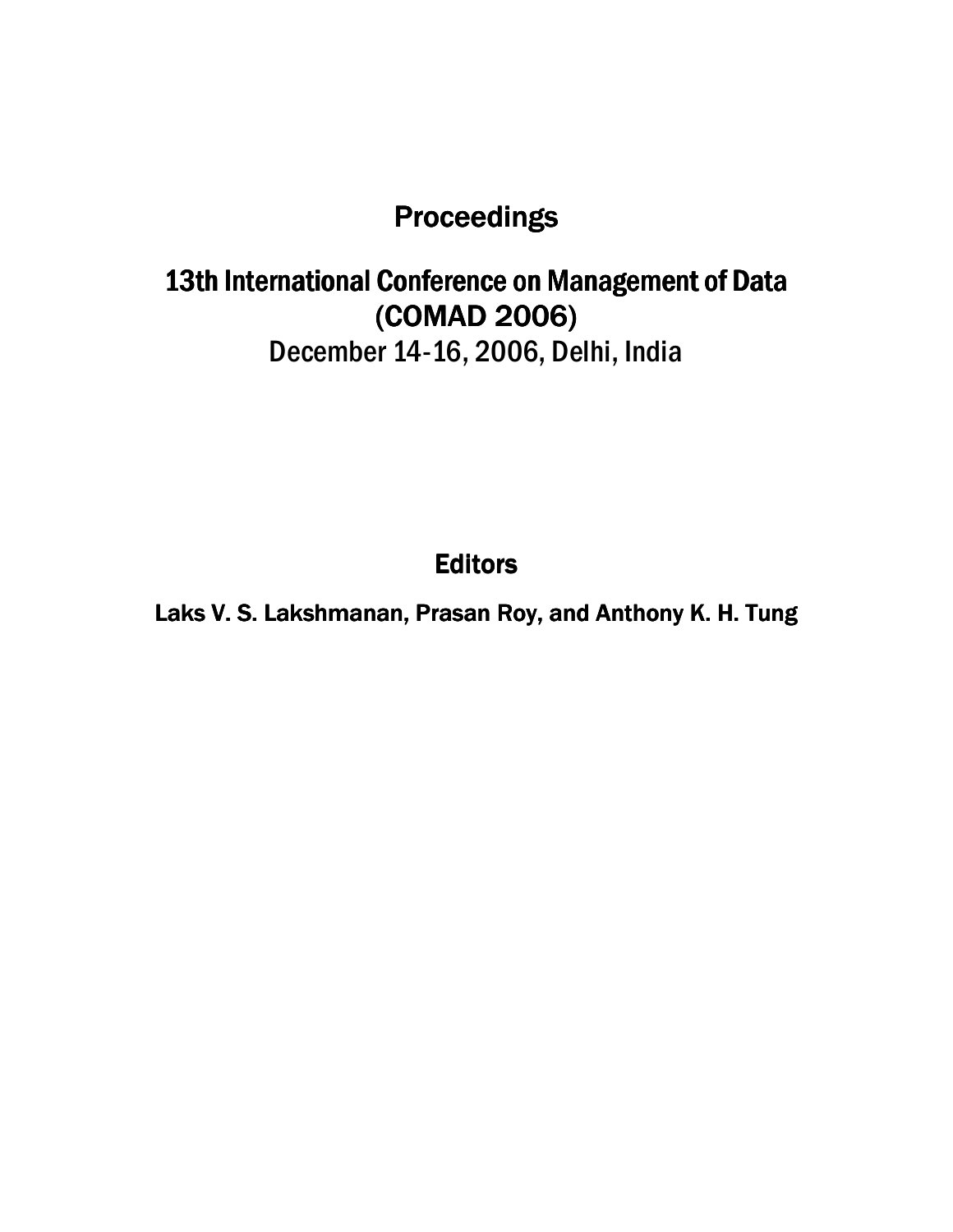## **GOLD SPONSORS**



## **SILVER SPONSORS**





**PERSISTENT** 



## **SUPPORT**

Very Large Data Bases

**VLDB Endowment**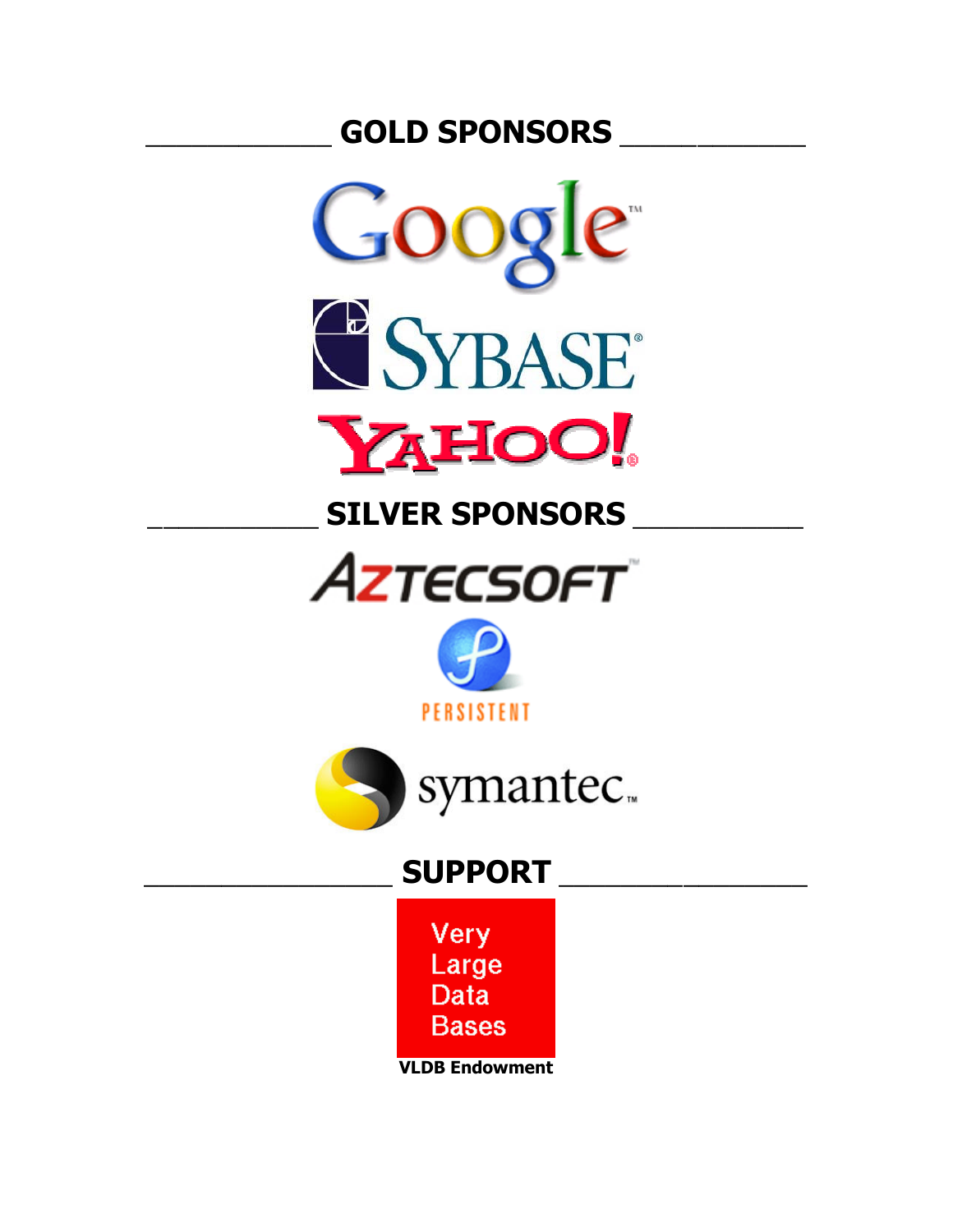# **Table of Contents**

#### **Keynote Talks**

| Gerhard Weikum (Max-Planck Institute for Informatics, Germany)      |  |
|---------------------------------------------------------------------|--|
|                                                                     |  |
| Dennis Shasha (Courant Institute - New York University, USA)        |  |
|                                                                     |  |
| Krithi Ramamritham (Indian Institute of Technology - Bombay, India) |  |
|                                                                     |  |

### **Research Session 1: XML Processing**

| Risi Thonangi (SETLabs, Infosys Technologies Ltd.)                                             |  |
|------------------------------------------------------------------------------------------------|--|
|                                                                                                |  |
| Irena Mlynkova (Charles University, Czech Republic),                                           |  |
| Kamil Toman (Charles University, Czech Republic),                                              |  |
| Jaroslav Pokorny (Charles University, Czech Republic)                                          |  |
|                                                                                                |  |
| Joe Tekli (University of Bourgogne, France), Richard Chbeir (University of Bourgogne, France), |  |
| Kokou Yetongnon (University of Bourgogne, France)                                              |  |

### **Research Session 2: Indexing and Similarity Search**

| Using Relations to Index Biological Document Repositories for Efficient Searching 39          |  |
|-----------------------------------------------------------------------------------------------|--|
| Rohit Goyal (IIT Delhi, India), Lipika Dey (IIT Delhi, India)                                 |  |
|                                                                                               |  |
| Maria M. Ruxanda (Aalborg University, Denmark),                                               |  |
| Christian S. Jensen (Aalborg University, Denmark)                                             |  |
| Supporting Approximate Similarity Queries with Quality Guarantees in P2P Systems  60          |  |
| Oi Zhong (Microsoft Corporation, USA), Iosif Lazaridis (UC Irvine, USA),                      |  |
| Mayur Deshpande (UC Irvine, USA), Chen Li (UC Irvine, USA), Sharad Mehrotra (UC Irvine, USA), |  |
| Hal Stern (UC Irvine, USA)                                                                    |  |
|                                                                                               |  |

### **Research Session 3: Potpourri**

| S. K. Gupta (IIT Delhi, India), Anand Gupta (NSIT Delhi, India), Renu Damor (IIT Delhi, India), |  |
|-------------------------------------------------------------------------------------------------|--|
| Vikram Goyal (IIT Delhi, India), Sangeeta Sabharwal (NSIT Delhi, India)                         |  |
|                                                                                                 |  |
| Christoph Heinz (University of Marburg, Germany),                                               |  |
| Bernhard Seeger (University of Marburg, Germany)                                                |  |
|                                                                                                 |  |
| Tim Kraska (University of Muenster, Germany), Uwe Roehm (University of Sydney, Australia)       |  |
|                                                                                                 |  |

| <b>Research Session 4: Web and Distributed Data</b>                                     |  |
|-----------------------------------------------------------------------------------------|--|
|                                                                                         |  |
| <i>Iosif Lazaridis (UC Irvine, USA), Qi Han (Colorado School of Mines, USA),</i>        |  |
| Sharad Mehrotra (UC Irvine, USA), Nalini Venkatasubramanian (UC Irvine, USA)            |  |
| EcoRep: An Economic Model for efficient dynamic replication in Mobile-P2P networks  116 |  |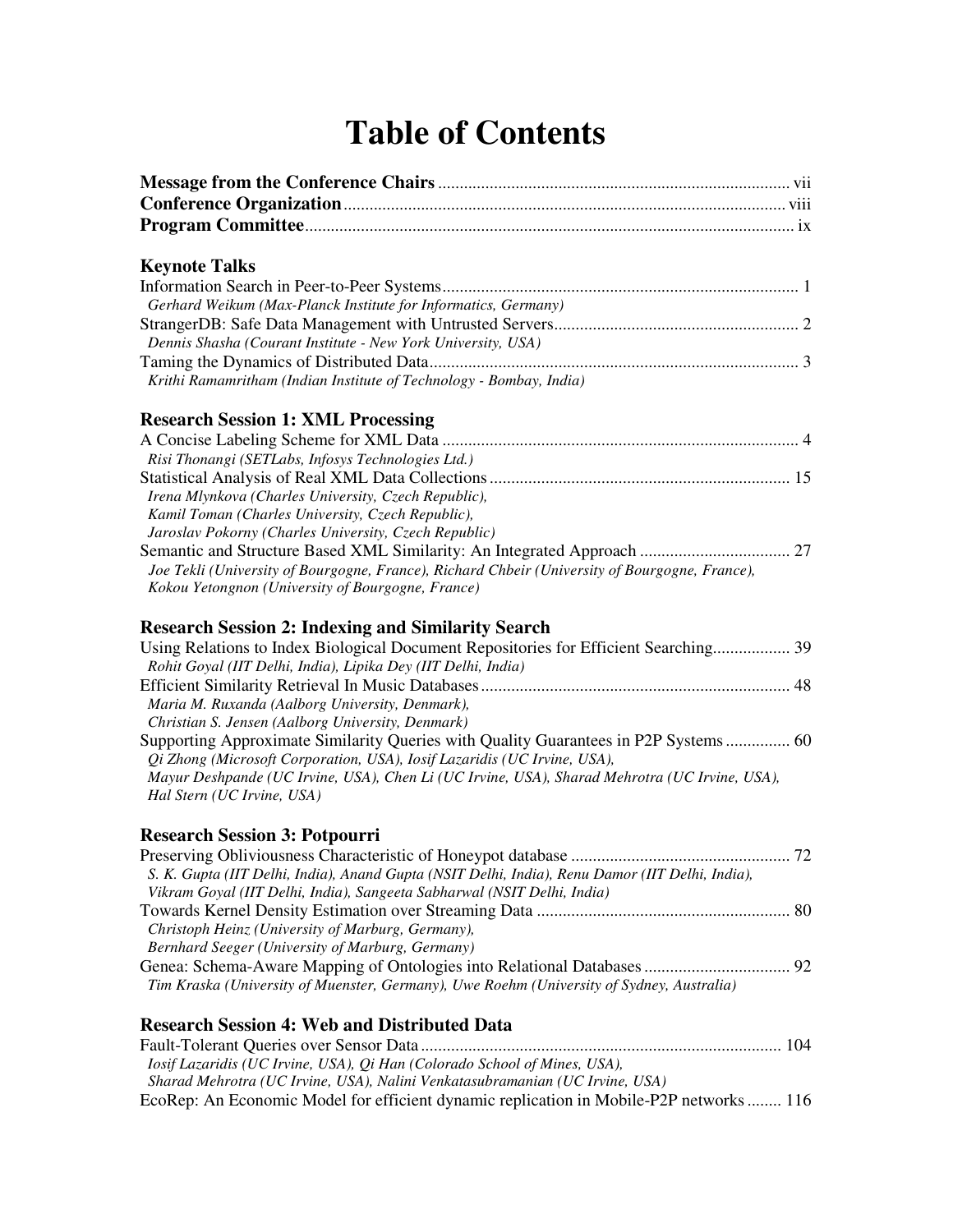| Anirban Mondal (University of Tokyo, Japan), Sanjay Madria (University of Missouri-Rolla, USA),<br>Masaru Kitsuregawa (University of Tokyo, Japan) |  |
|----------------------------------------------------------------------------------------------------------------------------------------------------|--|
|                                                                                                                                                    |  |
| Deepak P (IBM India Research Lab-SIRC, India), Deepak Khemani (IIT Madras, India)                                                                  |  |
|                                                                                                                                                    |  |
| Siddhartha Reddy (IIIT Bangalore, India), Srinath Srinivasa (IIIT Bangalore, India),<br>Mandar Mutalikdesai (IIIT Bangalore, India)                |  |
| <b>Poster Session</b>                                                                                                                              |  |
|                                                                                                                                                    |  |
| Dilys Thomas (Stanford University, USA), A. A. Diwan (IIT Bombay, India),                                                                          |  |
| S. Sudarshan (IIT Bombay, India)                                                                                                                   |  |
|                                                                                                                                                    |  |
| Kishore B. Kumar (MindTree Consulting Private Limited, India), Naresh Jotwani (DA-IICT, India)                                                     |  |
| A Scalable Replica Management Method in Peer-to-Peer Distributed Storage Systems 158                                                               |  |
| Jing Zhou (National U. of Defence Tech, China), Yijie Wang (National U. of Defence Tech, China),                                                   |  |
| Sikun Li (National U. of Defence Tech, China)                                                                                                      |  |
|                                                                                                                                                    |  |
| Ramkishore Bhattacharyya (Jadavpur University, India)                                                                                              |  |
| Rohit Kelkar (Tata Research Development and Design Centre, India),                                                                                 |  |
| Girish Palshikar (Tata Research Development and Design Centre, India)                                                                              |  |
|                                                                                                                                                    |  |
| Sandhya Revuri (IIT Madras, India), Sujatha R Upadhyaya (IIT Madras, India),                                                                       |  |
| P Sreenivasa Kumar (IIT Madras, India)                                                                                                             |  |
|                                                                                                                                                    |  |
| B. V. N. Prashant (IIT Madras, India), P. Sreenivasa Kumar (IIT Madras, India)                                                                     |  |
| BasisGraph: Combining Storage and Structure Index for Similarity Search in Graph DBs 178                                                           |  |
| Mistry Harjinder Singh (IIIT Bangalore, India), Srinath Srinivasa (IIIT Bangalore, India)                                                          |  |
|                                                                                                                                                    |  |
| Xuepeng Yin (Aalborg University, Denmark), Torben Bach Pedersen (Aalborg University, Denmark)                                                      |  |
| Symbiosis in the Intranet: How Document Retrieval Benefits from Database Information  186                                                          |  |
| Christoph Mangold (Universitaet Stuttgart, Germany),                                                                                               |  |
| Holger Schwarz (Universitaet Stuttgart, Germany),                                                                                                  |  |
| Bernhard Mitschang (Universitaet Stuttgart, Germany)                                                                                               |  |

### **Demonstration Session**

| Siddu P Algur (SDM College of Engg, Dharwad, India), P S Hiremath (Gulbarga University, India)   |  |
|--------------------------------------------------------------------------------------------------|--|
|                                                                                                  |  |
| Subhash Bhalla (University of Aizu, Japan), Masaki Hasegawa (University of Aizu, Japan)          |  |
|                                                                                                  |  |
| Deepak P (IBM IRL, India), Deepak Khemani (IIT Madras, India)                                    |  |
|                                                                                                  |  |
| S. K. Gupta (IIT Delhi, India), Renu Damor (IIT Delhi, India), Anand Gupta (NSIT, Delhi, India), |  |
| Vikram Goyal (IIT Delhi, India)                                                                  |  |
|                                                                                                  |  |
| Christoph Heinz (University of Marburg, Germany),                                                |  |
| Bernhard Seeger (University of Marburg, Germany)                                                 |  |
|                                                                                                  |  |
| Christoph Mangold (University of Stuttgart, Germany),                                            |  |
| Holger Schwarz (University of Stuttgart, Germany)                                                |  |
|                                                                                                  |  |